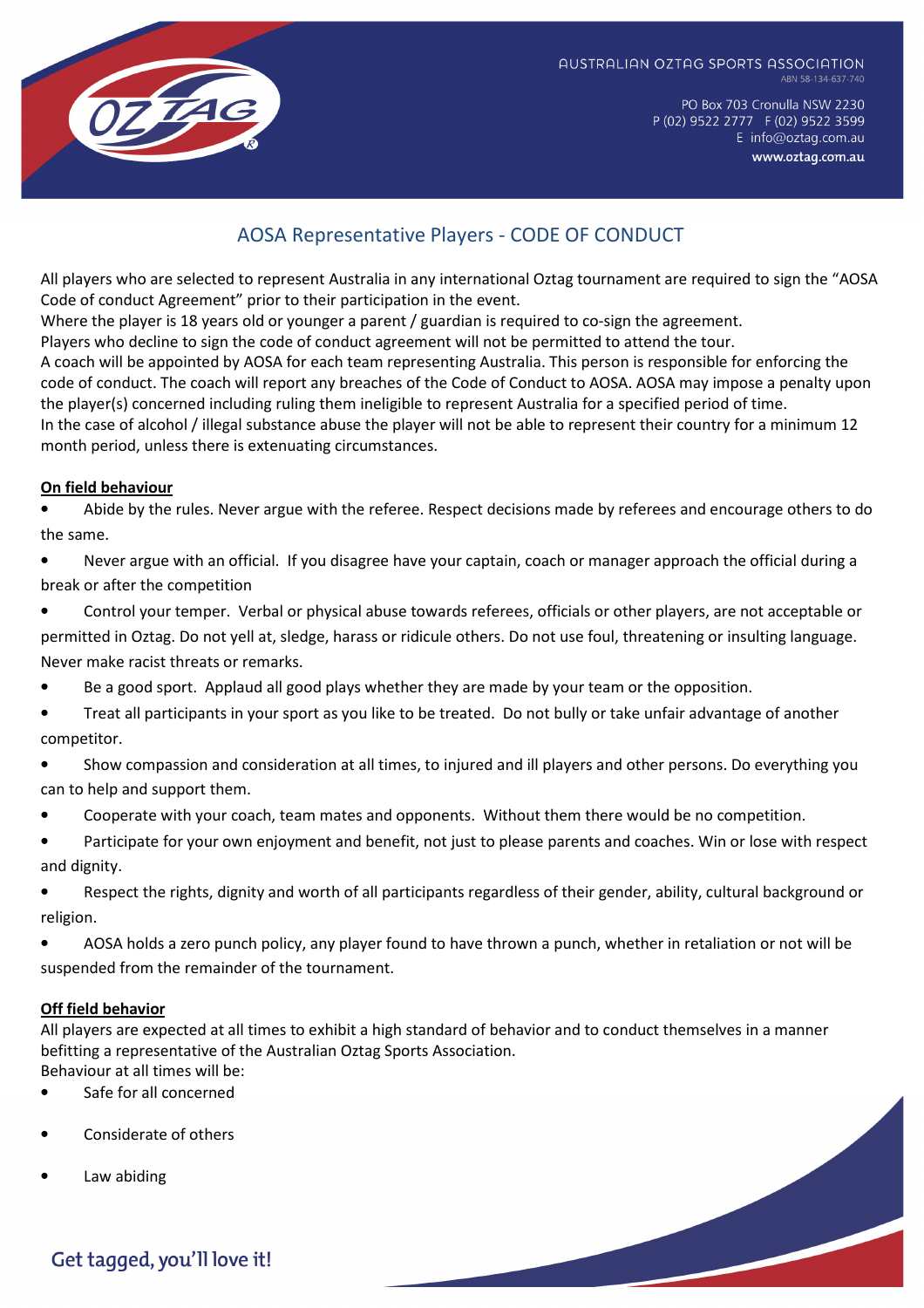

PO Box 703 Cronulla NSW 2230 P (02) 9522 2777 F (02) 9522 3599 E info@oztag.com.au www.oztag.com.au

Players accept responsibility for:

### General

Players are required to attend training sessions as advised by the teams coach.

Players must be on time for all organized events, including transport, team meals and any other AOSA organized function. Players are responsible for familiarizing themselves with the starting times for all scheduled events. Players must follow all instructions given by coaches and Oztag officials including adhering to any curfews placed on them.

#### Accommodation

Player must be a considerate guest in the accommodation. Conducting themselves at all times in an inoffensive manner being aware of language, noise level, and any other imposition on others especially when waiting in common areas. Players must obey all reasonable directions given by any staff member of any premises in which the team is accommodated.

No player shall bring any person who is not a member of the team party into any player's room, any recreational area or private facility on the premises.

Any player who causes accidental damage or who deliberately or recklessly damages property may be liable to pay for repair of the damage, on receipt of an estimate of the cost of repairs.

Players are responsible for finalising payment for any item charged to their room.

## Alcohol / Drugs

Alcohol consumption is discouraged while the tournament is being played and where alcohol is consumed it should be in moderation and in accordance with the laws of the host country (ie. No under-age drinking).

Any underage player found to have been drinking will be dropped from the team immediately. If this is while the tournament is still running, they will not play the remaining games. They are required to hand their uniform into their coach and attend the tournament but will remain on the side line.

Consumption of illegal drugs is totally forbidden

#### Team Travel

Players are to behave in a manner befitting a representative of AOSA while travelling on any transport during the tour dates.

#### Uniform

Players are to wear the uniform issued by AOSA during all games. Extra gear is available for purchase and can be worn at any time.

Players must take pride in wearing the Australian Uniform. Players must conduct them in an appropriate manner whenever wearing merchandise with the Oztag logo displayed.

I acknowledge that I have read and agree to abide by AOSA's Code of Conduct. I further acknowledge that any breach of the rules may result in me being dropped from the team and in extreme cases being sent home, at my parent / guardian's expense from the tour.

Players Name: Players Signature: Date: Get tagged, you'll love it!